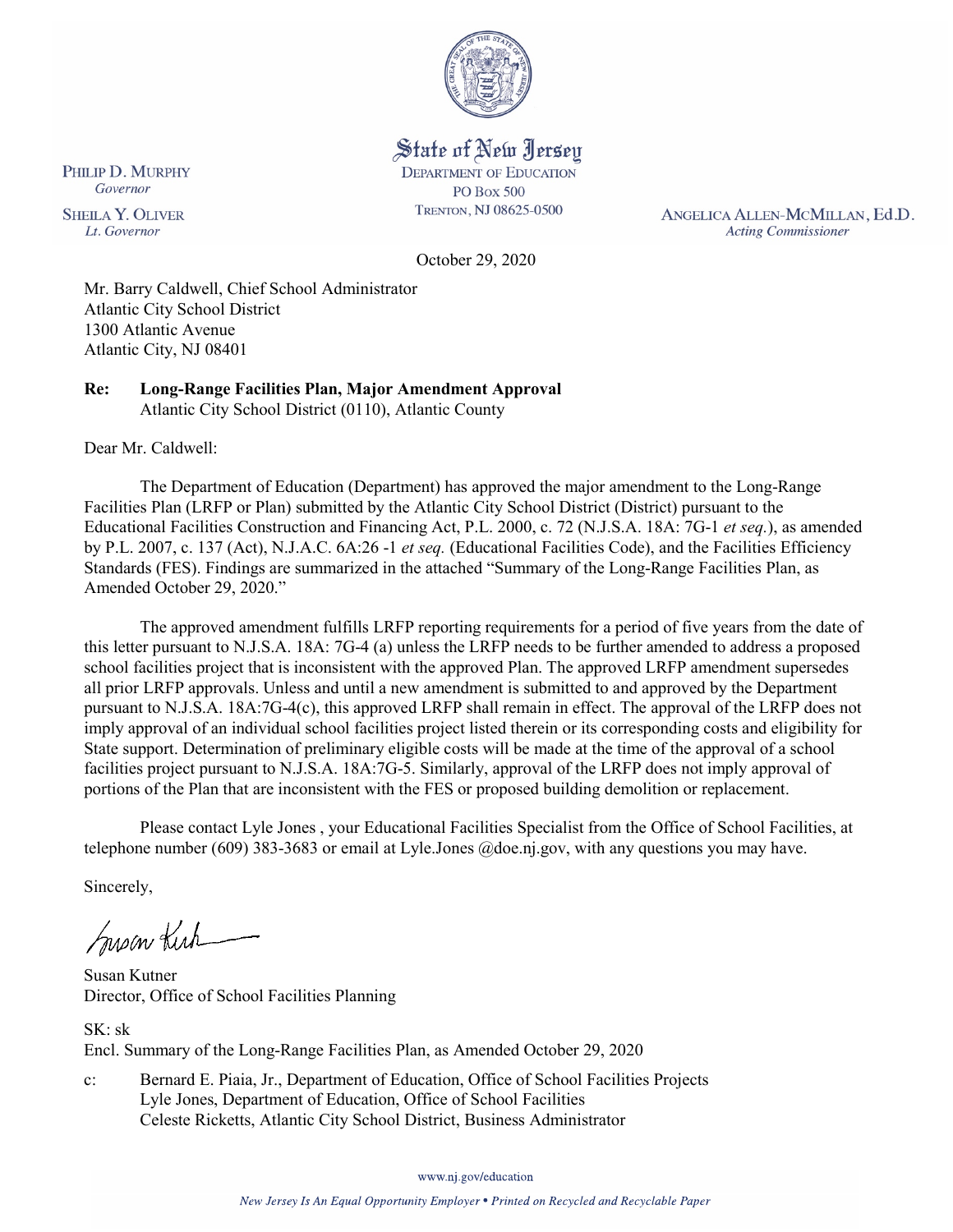# **Atlantic City School District (0110) Summary of the Long-Range Facilities Plan, as Amended October 29, 2020**

The Department of Education (Department) has completed its review of the major amendment to the Long-Range Facilities Plan (LRFP or Plan) submitted by the Atlantic City School District (District) pursuant to the Educational Facilities Construction and Financing Act, P.L. 2000, c. 72 (N.J.S.A. 18A: 7G-1 *et seq.*), as amended by P.L. 2007, c. 137 (Act), N.J.A.C. 6A:26-1 et seq. (Educational Facilities Code), and the Facilities Efficiency Standards (FES).

The following provides a summary of the District's approved amended LRFP. The summary is based on the standards set forth in the Act, the Educational Facilities Code, the FES, District-reported information in the Department's LRFP reporting system, and supporting documentation. The referenced reports in *italic* text are standard reports available on the Department's LRFP website.

## **1. Inventory Overview**

The District is classified as a Regular Operating District (ROD) for funding purposes. It provides services for students in grades PK-12.

The District identified existing and proposed schools, sites, buildings, rooms, and site amenities in its LRFP. Table 1 lists the number of existing and proposed district schools, sites, and buildings. Detailed information can be found in the *School Asset Inventory Report* and the *Site Asset Inventory Report.*

**As directed by the Department, school facilities projects that have received initial approval by the Department and have been approved by the voters, if applicable, are represented as "existing" in the LRFP.** Approved projects that include new construction and/or the reconfiguration/reassignment of existing program space are as follows: n/a.

| Category                                     | <b>Existing</b> | <b>Proposed</b> |
|----------------------------------------------|-----------------|-----------------|
| Number of Schools (assigned DOE school code) |                 |                 |
| Number of School Buildings <sup>1</sup>      |                 |                 |
| Number of Non-School Buildings <sup>2</sup>  |                 |                 |
| Number of Vacant/Unassigned Buildings        |                 |                 |
| Number of Sites                              |                 |                 |

#### **Table 1: Number of Schools, School Buildings, and Sites**

Based on the existing facilities inventory submitted by the District:

- Schools using leased buildings (short or long-term):  $n/a$
- Schools using temporary classroom units (TCUs), excluding TCUs supporting construction:  $n/a$
- Vacant/unassigned school buildings: Former Indiana Ave., Former NJ Ave., Former Ohio Ave.

 $\overline{a}$ 

<span id="page-1-0"></span>*<sup>1</sup>* Includes district-owned buildings and long-term leases serving students in district-operated programs

<span id="page-1-1"></span><sup>&</sup>lt;sup>2</sup> Includes occupied district-owned buildings not associated with a school, such as administrative buildings and buildings leased by the district to an outside entity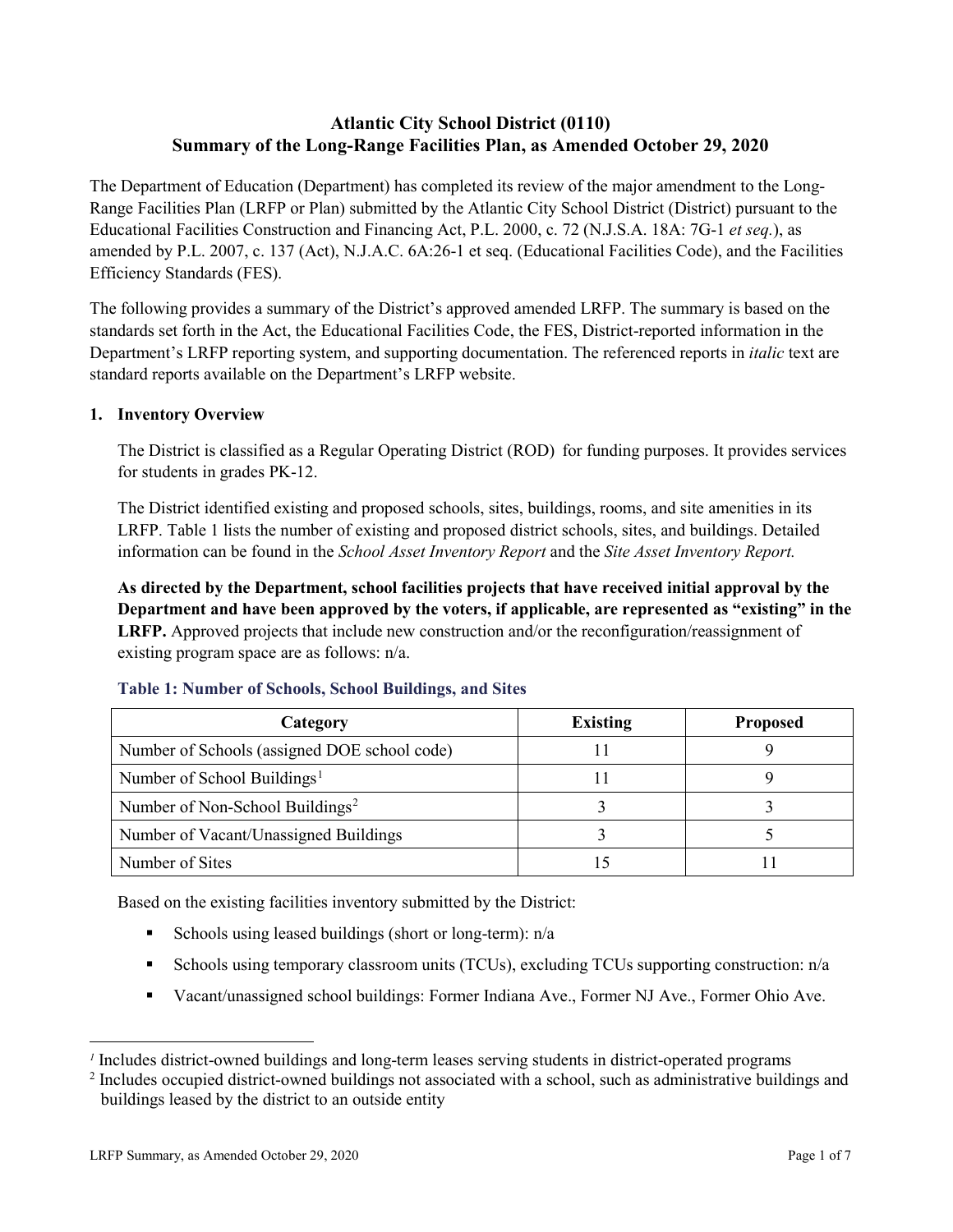# Findings:

The Department has determined that the proposed inventory is adequate for approval of the District's LRFP amendment. However, the LRFP determination does not imply approval of an individual school facilities project listed within the LRFP; the District must submit project applications for project approval.

# **2. District Enrollments**

The District determined the number of students, or "proposed enrollments," to be accommodated for LRFP planning purposes on a district-wide basis and in each school.

The Department minimally requires the submission of a standard cohort-survival projection using historic enrollment data from the Application for School State Aid (ASSA) or NJ Smart. The cohort-survival method projection method forecasts future students based upon the survival of the existing student population as it moves from grade to grade. A survival ratio of less than 1.00 indicates a loss of students, while a survival ratio of more than 1.00 indicates the class size is increasing. For example, if a survival ratio tracking first to second grade is computed to be 1.05, the grade size is increasing by 5% from one year to the next. The cohort-survival projection methodology works well for communities with stable demographic conditions. Atypical events impacting housing or enrollments, such as an economic downturn that halts new housing construction or the opening of a charter or private school, typically makes a cohort-survival projection less reliable.

**Proposed enrollments are based on a standard cohort-survival enrollment projection.** Adequate supporting documentation was submitted to the Department to justify the proposed enrollments. Table 2 provides a comparison of existing and projected enrollments. All totals include special education students.

|                              | <b>Existing Enrollments</b> | <b>District Proposed Enrollments</b> |
|------------------------------|-----------------------------|--------------------------------------|
| <b>Grades</b>                | 2019-2020                   | 2023-24                              |
| PK (excl. private providers) | 558                         | 568                                  |
| Grades K to 5                | 2,962                       | 2,465                                |
| Grades 6 to 8                | 1,535                       | 1,327                                |
| Grades 9 to 12               | 1,725                       | 1,821                                |
| Totals K to 12               | 6,780                       | 6,181                                |

## **Table 2: Enrollments**

Findings:

The Department has determined the District's proposed enrollments to be acceptable for approval of the District's LRFP amendment. The Department will require a current enrollment projection at the time an application for a school facilities project is submitted incorporating the District's most recent enrollments in order to verify that the LRFP's planned capacity is appropriate for the updated enrollments.

## **3. District Practices Capacity**

Based on information provided in the room inventories, District Practices Capacity was calculated for each school building to determine whether adequate capacity is proposed for the projected enrollments based on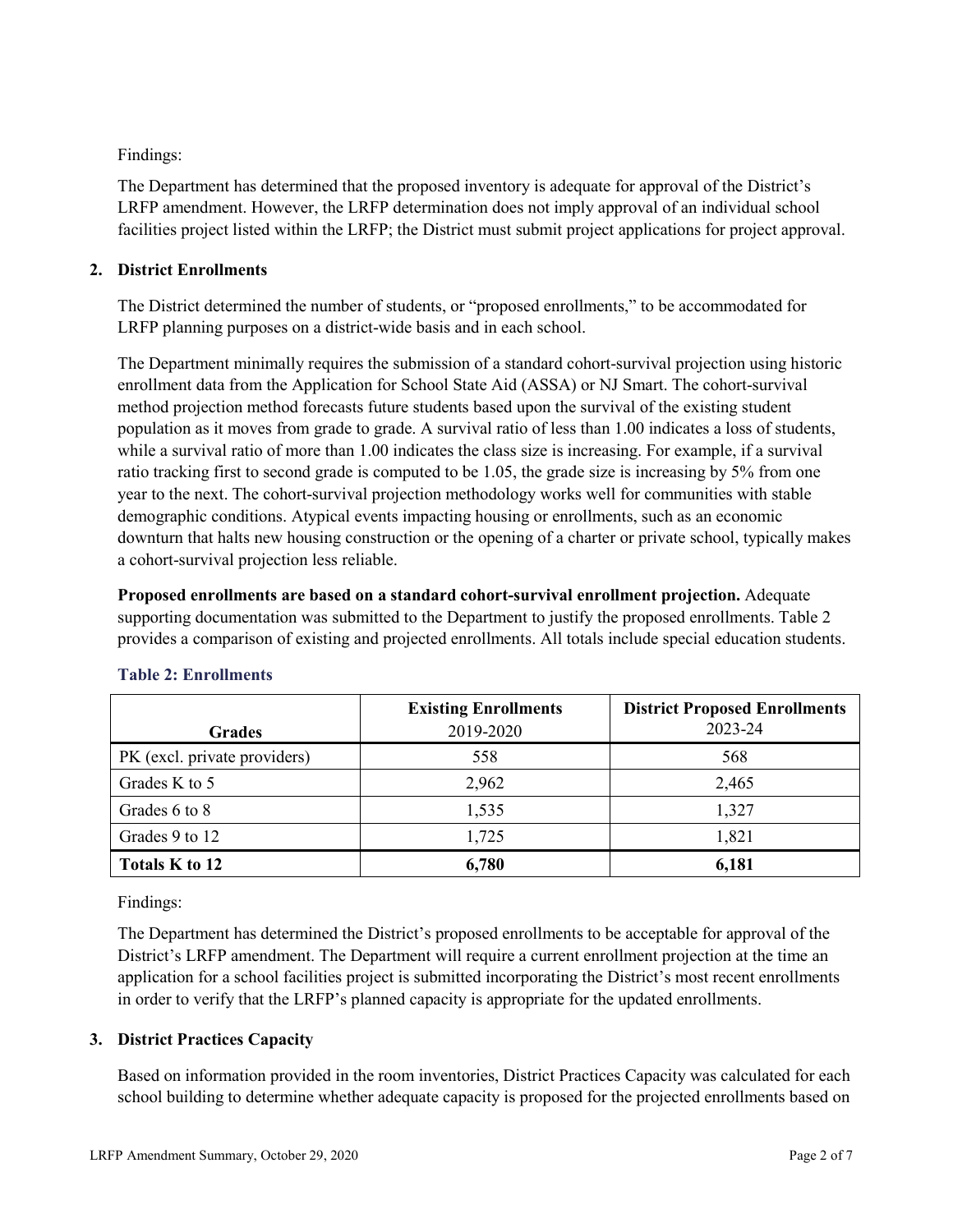district scheduling and class size practices. The capacity totals assume instructional buildings can be fully utilized regardless of school sending areas, transportation, and other operational issues. The calculations only consider district-owned buildings and long-term leases; short term leases and temporary buildings are excluded. **A capacity utilization factor of 90% for classrooms serving grades K-8 and 85% for classrooms serving grades 9-12 is applied in accordance with the FES.** No capacity utilization factor is applied to preschool classrooms.

In certain cases, districts may achieve adequate District Practices Capacity to accommodate enrollments but provide inadequate square feet per student in accordance with the FES, resulting in educational adequacy issues and "Unhoused Students." Unhoused students are considered in the "Functional Capacity" calculations used to determine potential State support for school facilities projects and are analyzed in Section 4.

Table 3 provides a summary of proposed enrollments and existing and proposed District-wide capacities. Detailed information can be found in the LRFP website reports titled *FES and District Practices Capacity Report, Existing Rooms Inventory Report, and Proposed Rooms Inventory Report.*

| <b>Grades</b>              | <b>Proposed</b><br><b>Enrollments</b> | <b>Existing</b><br><b>District</b><br><b>Practices</b><br>Capacity | <b>Existing</b><br>Deviation* | <b>Proposed</b><br><b>District</b><br><b>Practices</b><br>Capacity | <b>Proposed</b><br>Deviation* |
|----------------------------|---------------------------------------|--------------------------------------------------------------------|-------------------------------|--------------------------------------------------------------------|-------------------------------|
| Elementary ( $PK$ to 5)    | 3,033                                 | 3,409.44                                                           | 376.44                        | 3,091.05                                                           | 58.05                         |
| Middle $(6 \text{ to } 8)$ | 1,327                                 | 1,011.66                                                           | $-315.34$                     | 1,379.00                                                           | 47.01                         |
| High $(9 \text{ to } 12)$  | 1,821                                 | 1,814.75                                                           | $-6.25$                       | 1,814.75                                                           | $-6.25$                       |
| <b>District Totals</b>     | 6,181                                 | 6,235.85                                                           | 54.85                         | 6,284.80                                                           | 103.80                        |

## **Table 3: District Practices Capacity Analysis**

*\* Positive numbers signify surplus capacity; negative numbers signify inadequate capacity. Negative values for District Practices capacity are acceptable for approval if proposed enrollments do not exceed 100% capacity utilization.*

Considerations:

- Based on the proposed enrollments and existing room inventories, the District is projected to have inadequate capacity for the following grade groups, assuming all school buildings can be fully utilized: 6-8
- Adequate justification has been provided by the District if the proposed capacity for a school significantly deviates from the proposed enrollments. Generally, surplus capacity is acceptable for LRFP approval if additional capacity is not proposed through new construction.

## Findings:

The Department has determined that proposed District capacity, in accordance with the proposed enrollments, is adequate for approval of the District's LRFP amendment. The Department will require a current enrollment projection at the time an application for a school facilities project is submitted, incorporating the District's most recent Fall Enrollment Report, in order to verify that the LRFP's planned capacity meets the District's updated enrollments.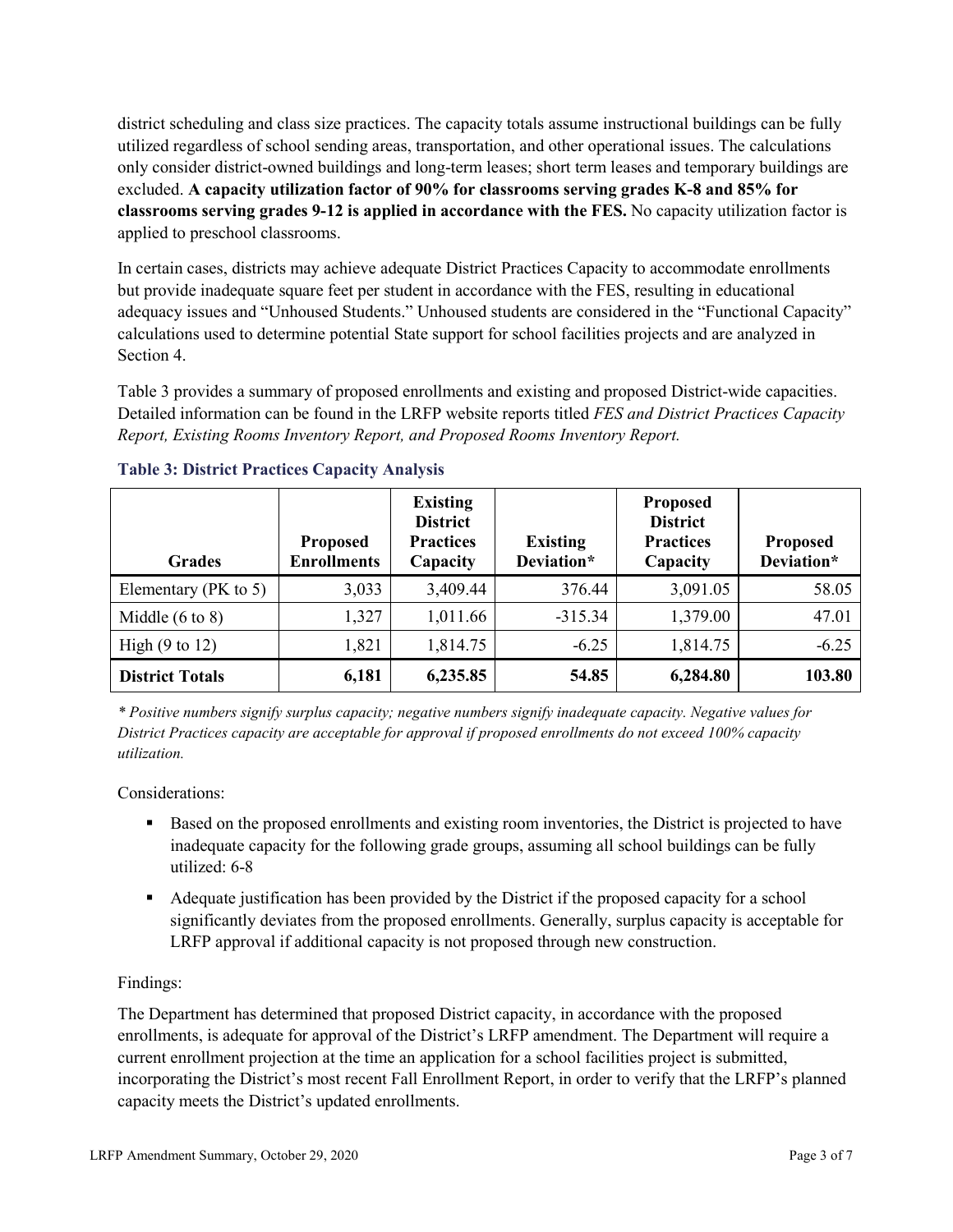## **4. New Construction Funding Eligibility**

*Functional Capacity* was calculated and compared to the proposed enrollments to provide a **preliminary estimate** of Unhoused Students and new construction funding eligibility. **A final determination will be made at the time of project application approval.**

*Functional Capacity* is the adjusted gross square footage of a school building *(total gross square feet minus excluded space)* divided by the minimum area allowance per full-time equivalent student for the grade level contained therein. *Unhoused Students* is the number of students projected to be enrolled in the District that exceeds the Functional Capacity of the District's schools pursuant to N.J.A.C. 6A:26-2.2(c). *Excluded Square Feet* includes (1) square footage exceeding the FES for any pre-kindergarten, kindergarten, general education, or self-contained special education classroom; (2) grossing factor square footage *(corridors, stairs, mechanical rooms, etc.)* that exceeds the FES allowance, and (3) square feet proposed to be demolished or discontinued from use. Excluded square feet may be revised during the review process for individual school facilities projects.

Table 4 provides a preliminary assessment of the Functional Capacity, Unhoused Students, and Estimated Maximum Approved Area for Unhoused Students for each FES grade group. The calculations exclude temporary facilities and short-term leased buildings. School buildings proposed for whole or partial demolition or reassignment to a non-school use are excluded from the calculations pending project application review. If a building is proposed to be reassigned to a different school, the square footage is applied to the proposed grades after reassignment. Buildings that are not assigned to a school are excluded from the calculations. In addition, only preschool students eligible for state funding (former ECPA students) are included. Detailed information concerning the calculations can be found in the *Functional Capacity and Unhoused Students Report* and the *Excluded Square Footage Report.*

| Category                                     | $PK/K$ to 5 | 6 to 8     | 9 to 12  | <b>Total</b> |
|----------------------------------------------|-------------|------------|----------|--------------|
| Eligible PK /K-12 Proposed Enrollments       | 3,033       | 1,327      | 1,821    |              |
| FES Area Allowance (SF/student)              | 125.00      | 134.00     | 151.00   |              |
| <b>Prior to Completion of Proposed Work:</b> |             |            |          |              |
| <b>Existing Gross Square Feet</b>            | 558,260     | $\theta$   | 362,732  | 921,003      |
| <b>Adjusted Gross Square Feet</b>            | 536,582     | $\theta$   | 335,775  | 872,357      |
| <b>Adjusted Functional Capacity</b>          | 4,292.66    | 0.00       | 2,223.67 |              |
| <b>Unhoused Students</b>                     | 0.00        | 1,327.00   | 0.00     |              |
| Est. Max. Area for Unhoused Students         | 0.00        | 177,818.00 | 0.00     |              |
| <b>After Completion of Proposed Work:</b>    |             |            |          |              |
| Gross Square Feet                            | 558,260     | 198,465    | 373,643  | 1,130,378    |
| New Gross Square Feet                        | $\theta$    | 198,465    | 10,900   | 209,365      |
| <b>Adjusted Gross Square Feet</b>            | 536,582     | 198,465    | 346,675  | 1,081,722    |
| <b>Functional Capacity</b>                   | 4,292.66    | 1,481.08   | 2,295.86 |              |
| <b>Unhoused Students after Construction</b>  | 0.00        | 0.00       | 0.00     |              |
| Est. Max. Area Remaining                     | 0.00        | 0.00       | 0.00     |              |

#### **Table 4: Estimated Maximum Approved Area for Unhoused Students**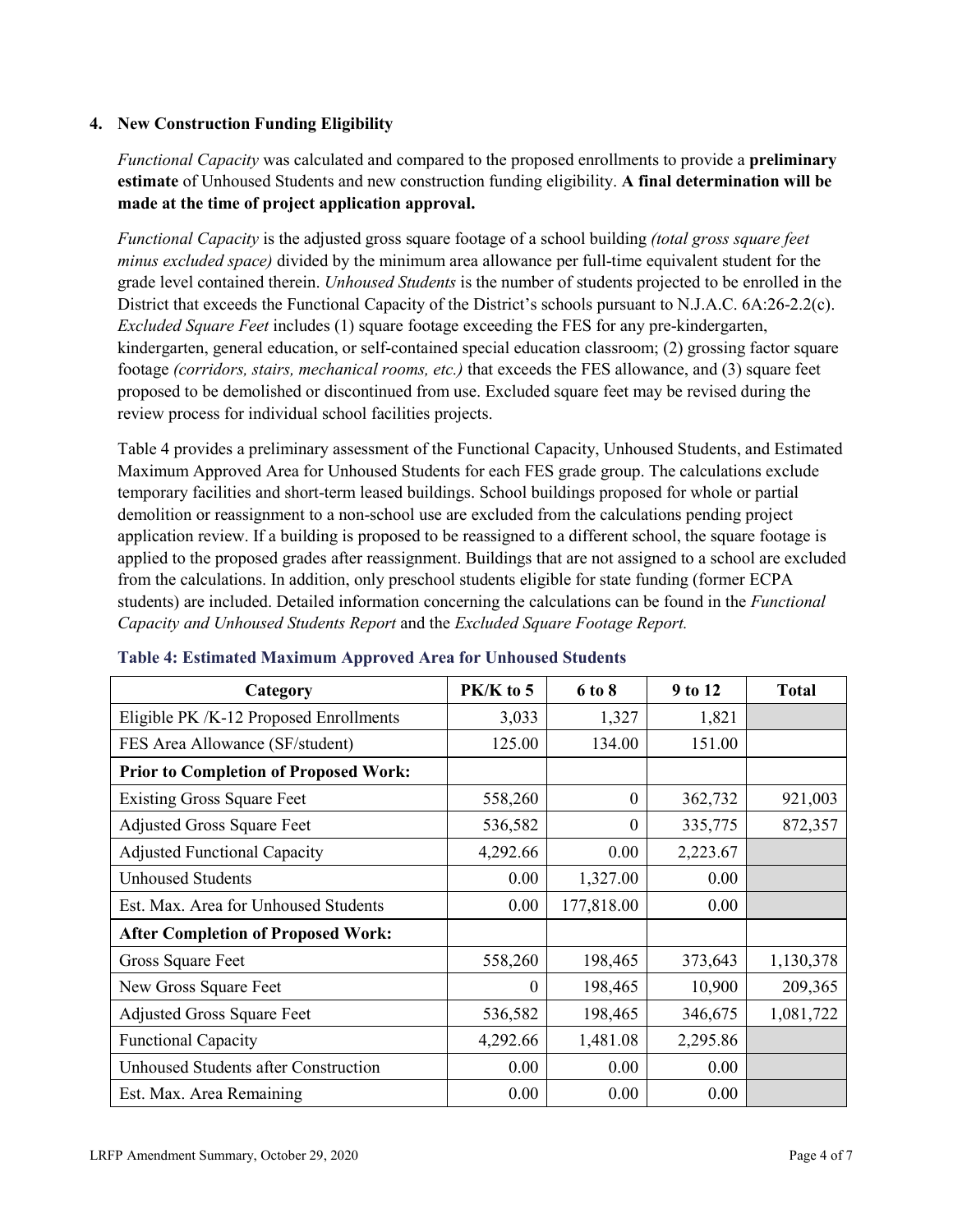Facilities used for non-instructional or non-educational purposes are ineligible for State support under the Act. However, projects for such facilities shall be reviewed by the Department to determine whether they are consistent with the District's LRFP and whether the facility, if it is to house students (full or part time) conforms to educational adequacy requirements. These projects shall conform to all applicable statutes and regulations.

Estimated costs represented in the LRFP by the District are for capital planning purposes only. The estimates are not intended to represent preliminary eligible costs or final eligible costs of approved school facilities projects.

Considerations:

- The District does not have approved projects pending completion, as noted in Section 1, that impact the Functional Capacity calculations.
- **The Functional Capacity calculations** *exclude* square feet proposed for demolition or discontinuation for the following FES grade groups and school buildings pending a feasibility study and project review: PK, K-5, 6-8.
- Based on the preliminary assessment, the District has Unhoused Students prior to the completion of proposed work for the following FES grade groups: 6-8.
- New construction is proposed for the following FES grade groups: 6-8, 9-12.
- Proposed new construction exceeds the estimated maximum area allowance for Unhoused Students prior to the completion of the proposed work for the following grade groups: 6-8, 9-12.
- The District, based on the preliminary LRFP assessment, will not have Unhoused Students after completion of the proposed LRFP work. If the District is projected to have Unhoused Students, adequate justification has been provided to confirm educational adequacy in accordance with Section 6 of this determination.

## Findings:

Functional Capacity and Unhoused Students calculated in the LRFP are preliminary estimates. Preliminary Eligible Costs (PEC) and Final Eligible Costs (FEC) will be included in the review process for specific school facilities projects. A feasibility study undertaken by the District is required if building demolition or replacement is proposed per N.J.A.C. 6A:26-2.3(b)(10).

## **5. Proposed Work**

The District assessed program space, capacity, and physical plant deficiencies to determine corrective actions. Capital maintenance, or *"system actions,"* address physical plant deficiencies due to operational, building code, and /or life cycle issues. Inventory changes, or *"inventory actions,*" add, alter, or eliminate sites, site amenities, buildings, and/or rooms.

The Act (N.J.S.A. 18A:7G-7b) provides that all school facilities shall be deemed suitable for rehabilitation unless a pre-construction evaluation undertaken by the District demonstrates to the satisfaction of the Commissioner that the structure might pose a risk to the safety of the occupants even after rehabilitation or that rehabilitation is not cost-effective. Pursuant to N.J.A.C. 6A:26-2.3(b)(10), the Commissioner may identify school facilities for which new construction is proposed in lieu of rehabilitation for which it appears from the information presented that new construction is justified, provided, however, that for such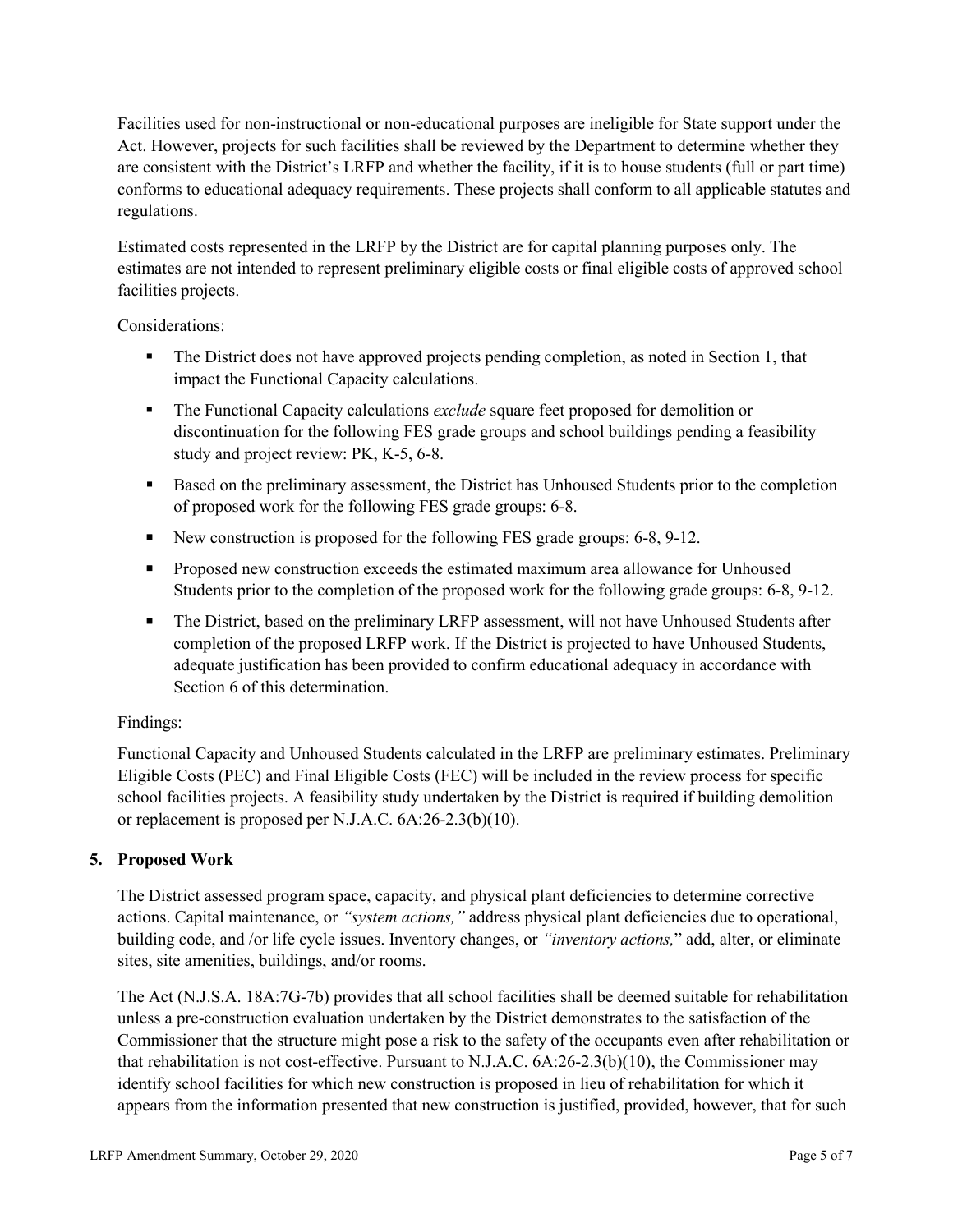school facilities so identified, the District must submit a feasibility study as part of the application for the specific school facilities project. The cost of each proposed building replacement is compared to the cost of additions or rehabilitation required to eliminate health and safety deficiencies and to achieve the District's programmatic model.

Table 5 lists the scope of work proposed for each school based on the building(s) serving their student population. Proposed inventory changes are described in the LRFP website reports titled *"School Asset Inventory Report and "Proposed Room Inventory Report."* Information concerning proposed systems work, or capital maintenance, can be found in the LRFP website report titled "*Detailed Systems Actions."*

With the completion of the proposed work, the following schools are proposed to be eliminated: Brighton Ave. (300), Venice Park (130), Martin Luther King, Jr. (140); the following schools are proposed to be added: New Middle School.

| <b>Proposed Scope of Work</b>                                                                  | <b>Applicable Schools</b>                                                                                                                   |
|------------------------------------------------------------------------------------------------|---------------------------------------------------------------------------------------------------------------------------------------------|
| <b>Renovation only</b> (no new construction)                                                   |                                                                                                                                             |
| System actions only (no inventory actions)                                                     | Brighton Ave. (300), Venice Park (130),<br>Martin Luther King, Jr. (140)                                                                    |
| Existing inventory actions only (no systems actions)                                           | Pennsylvania Ave. (100), Richmond Ave.<br>(120)                                                                                             |
| Systems and inventory changes                                                                  | Chelsea Heights (050), New York Ave.<br>(070), Sovereign Ave. (030), Texas Ave.<br>$(060)$ , Uptown School $(080)$                          |
| <b>New construction</b>                                                                        |                                                                                                                                             |
| Building addition only (no systems actions)                                                    | n/a                                                                                                                                         |
| Renovation and building addition (system, existing<br>inventory, and new construction actions) | Atlantic City HS (010)                                                                                                                      |
| New building on existing site                                                                  | n/a                                                                                                                                         |
| New building on new or expanded site                                                           | Middle School                                                                                                                               |
| Site and building disposal (in addition to above scopes)                                       |                                                                                                                                             |
| Partial building demolition                                                                    | n/a                                                                                                                                         |
| Whole building demolition                                                                      | n/a                                                                                                                                         |
| Site and building disposal or discontinuation of use                                           | Former Indiana Ave. - dispose, Brighton<br>Ave. (300) - offline, Venice Park (130) -<br>offline, Martin Luther King, Jr. (140) -<br>offline |

#### **Table 5: School Building Scope of Work**

Findings:

The Department has determined that the proposed work is adequate for approval of the District's LRFP amendment. However, Department approval of proposed work in the LRFP does not imply the District may proceed with a school facilities project. The District must submit individual project applications with cost estimates for Department project approval. Both school facilities project approval and other capital project review require consistency with the District's approved LRFP.